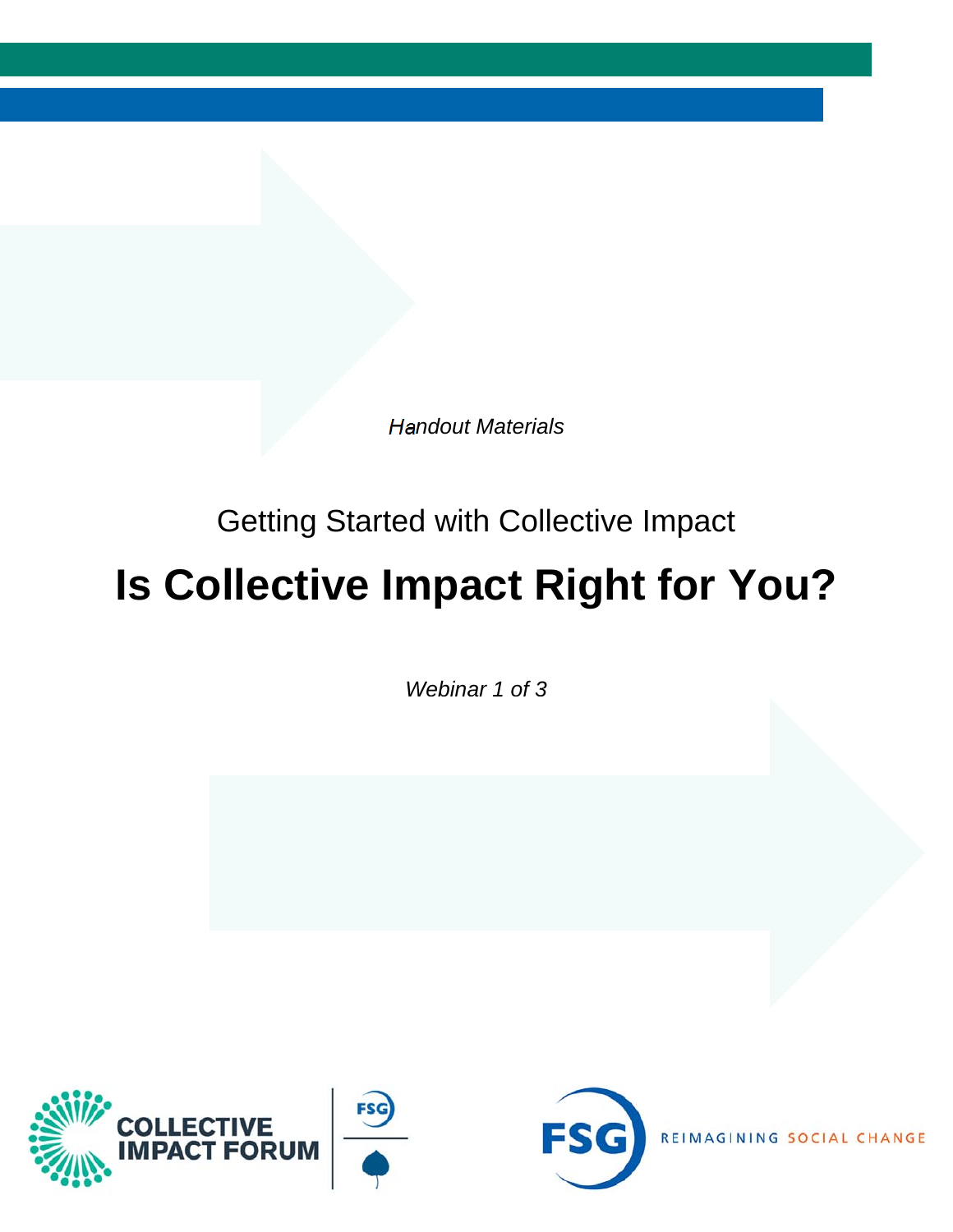### **1. Welcome**

Welcome to **"Is Collective Impact the Right Approach for You?"** the first webinar in a three-part series on "Getting Started with Collective Impact."

This series is designed to help you learn more about starting a collective impact initiative and how to get your initiative off on the right foot. You'll hear from consultants from FSG who have helped implement dozens of initiatives as well as partner practitioners who are working "on the ground" in these initiatives.

#### **In this webinar, we'll focus on:**

- 1. The foundations of the collective impact approach
- 2. How to identify the pre-conditions that enable collective impact efforts to succeed
- 3. How to determine whether collective impact is appropriate for your issue and local context

In the following pages, you'll find tools and worksheets to help you through this part of the journey.

For additional resources, please visit the Collective Impact Forum at http://www.collectiveimpactforum.org.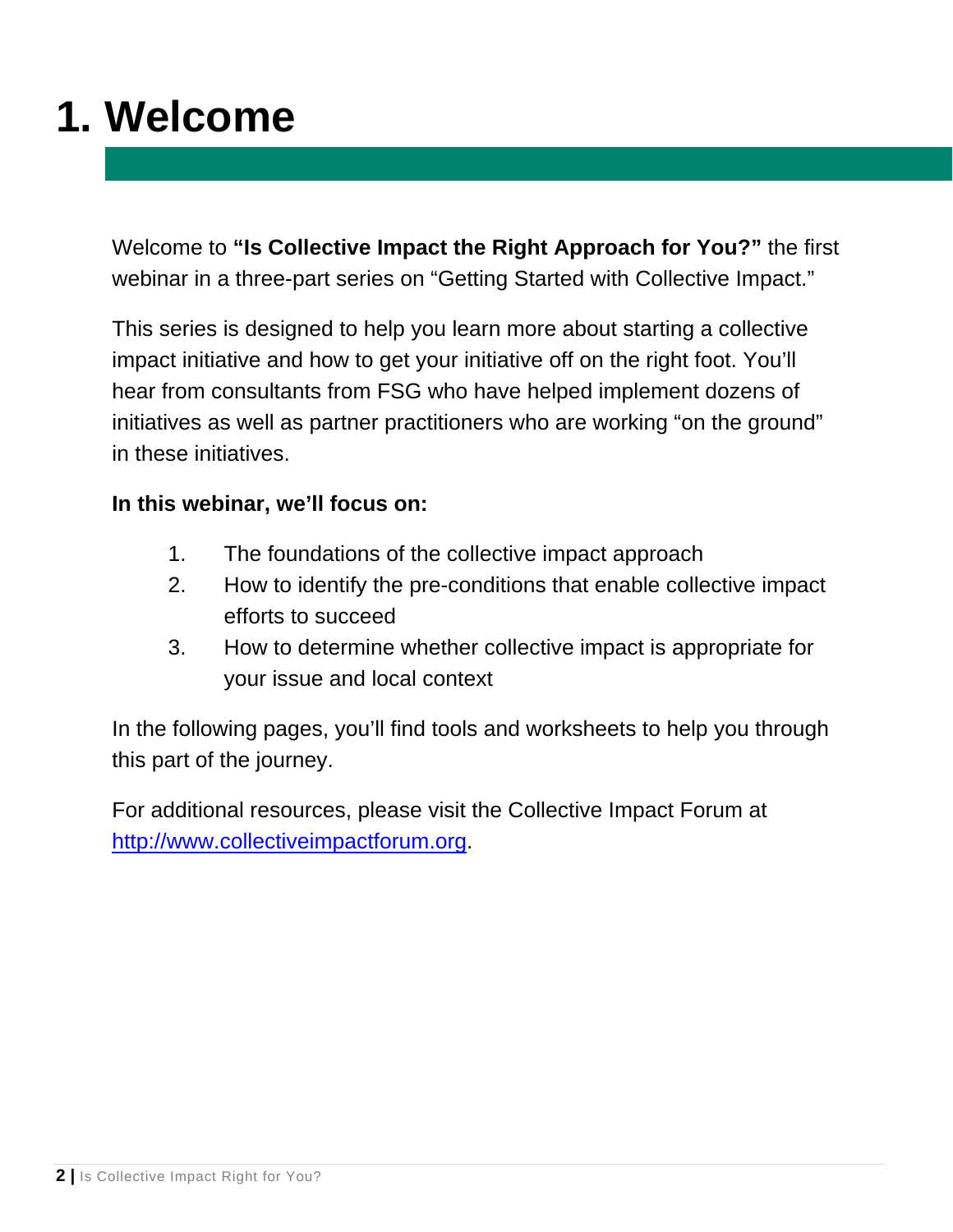### **2. Glossary of Terms**

*Collective Impact – Collective impact is the commitment of a group of important actors from different sectors to a common agenda for solving a specific social problem at scale.* 

### **The Five Elements of Collective Impact:**

**Common Agenda –** All participants share a vision for change that includes a common understanding of the problem and a joint approach to solving the problem through agreed-upon actions

**Shared Measurement –** All participants agree on how to measure and report on progress, with a short list of common indicators identified and used to drive learning and improvement

**Mutually Reinforcing Activities –** A diverse set of stakeholders, typically across sectors, coordinate a set of differentiated activities through a mutually reinforcing plan of action

**Continuous Communication –** All players engage in frequent and structured open communication to build trust, assure mutual objectives, and create common motivation

**Backbone Infrastructure –** An independent, dedicated staff (with funding!) guides the initiative's vision and strategy, supports aligned activities, establishes shared measurement practices, builds public will, advances policy, and mobilizes resources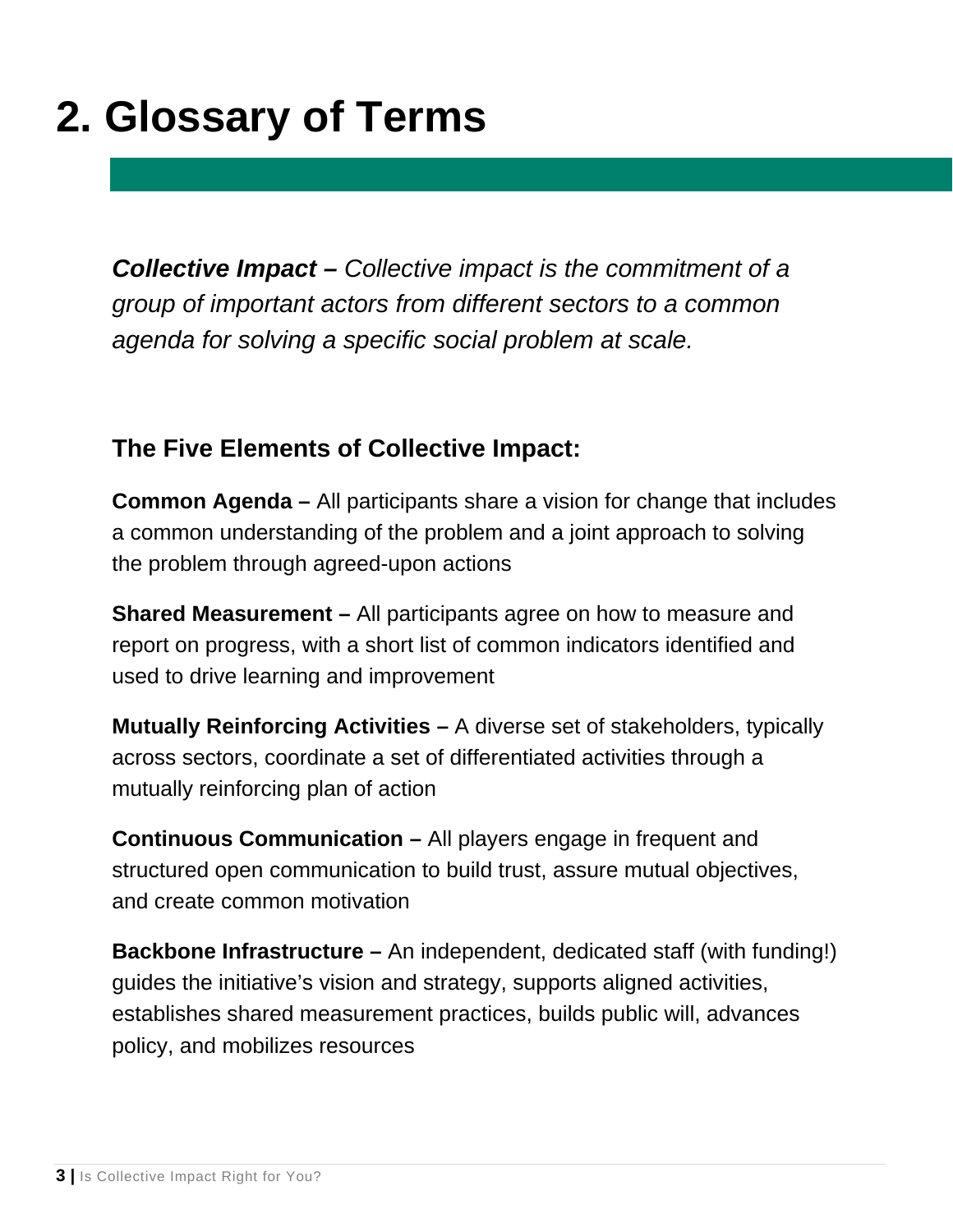### **3. Feasibility Framework**

Download the [Collective Impact Feasibility Framework](http://collectiveimpactforum.org/resources/collective-impact-feasibility-framework?destination=node/6751) from the Collective Impact Forum for the framework and full instructions.

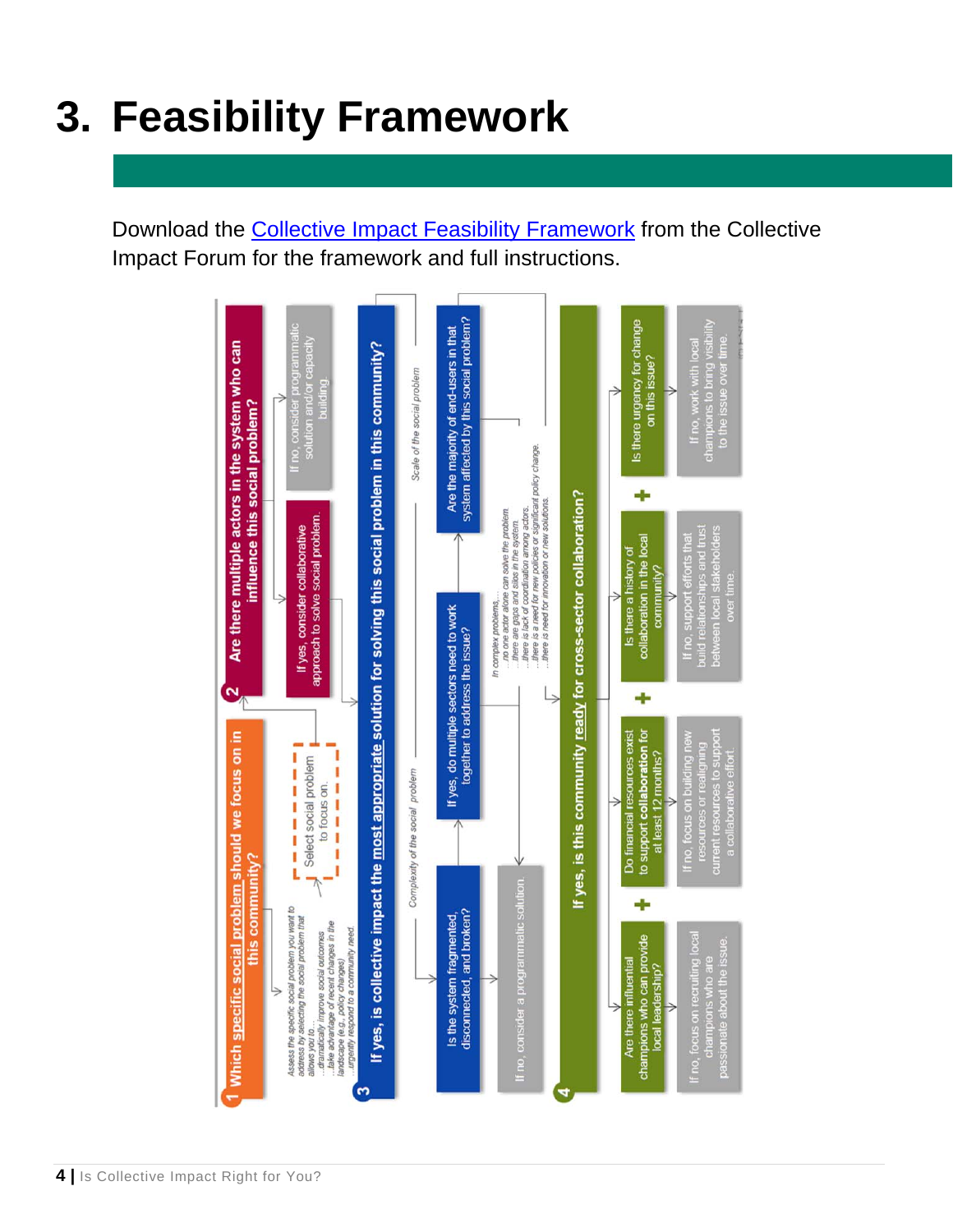# **4. Systems**

Collective impact is most appropriate if the system that the problem resides in is broken.

### **How can you tell if the system is broken?**

Some key warning signs include:

- **1. Silos** 
	- Actors in the system are not working together to address the problem (i.e., not coordinated)
	- Beneficiaries face huge gaps in the system that exacerbate the problem
	- Resources are duplicated across the system without much result

### **2. Outdated Policies**

 Current policies either contribute to the problem or impose significant barriers to potential solutions

### **3. Little Innovation**

- Current solutions do not address the true nature of the problem
- System actors are not empowered to take risks when designing solutions
- Evaluation and learning are not prioritized



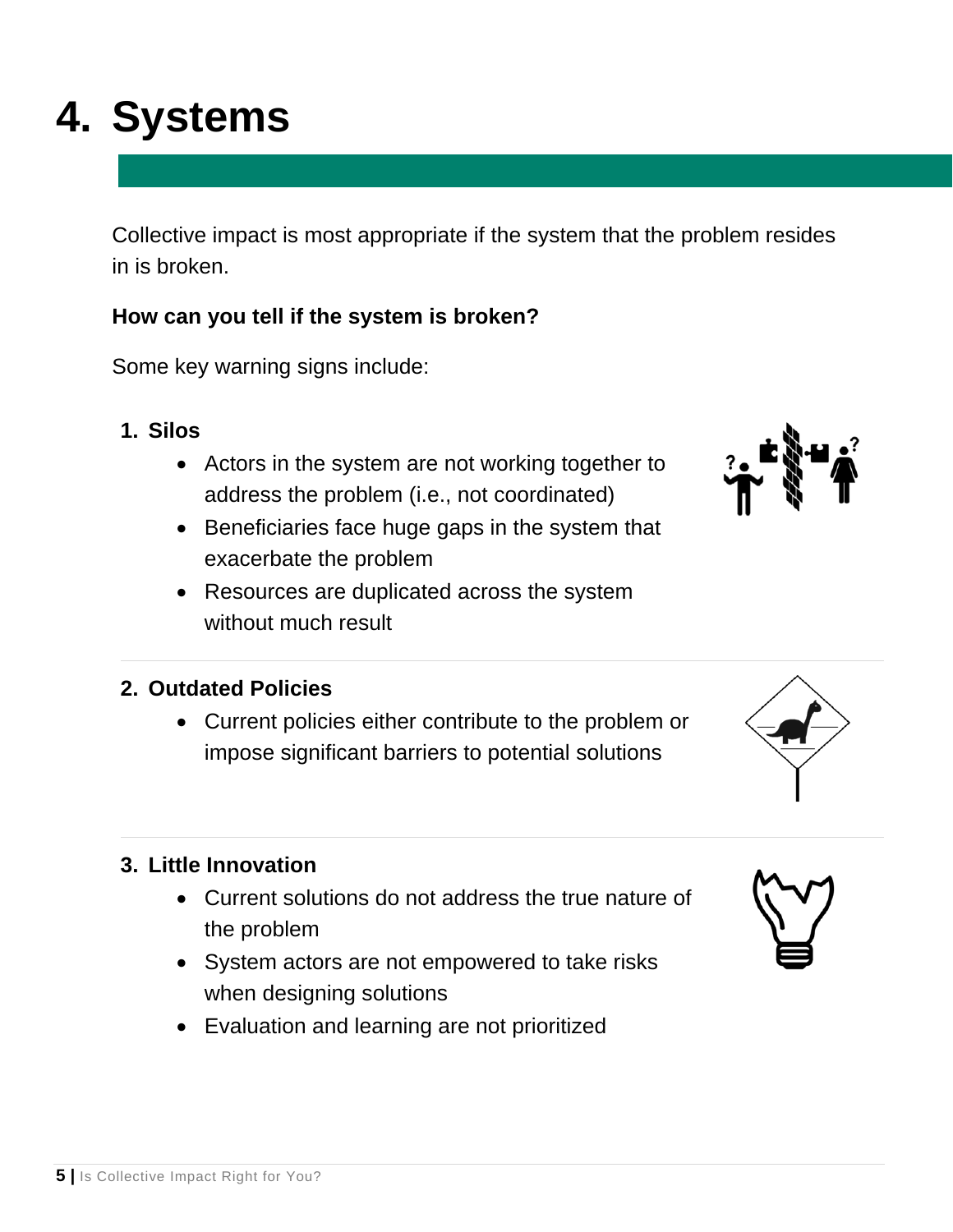### **4. Inequity**

- Disparate community outcomes for marginalized groups
- Limited power sharing across key stakeholders in the community (i.e., key decisions are made without considering multiple perspectives)
- Lack of engagement of those with lived experience in designing and implementing solutions

### **5. Lack of Scale**

- Solutions have limited reach (i.e. small percentage of the population has access)
- There are barriers to scaling successful solutions in the local landscape (e.g., resource limitations, lack of capacity, etc.)



**6 |** Is Collective Impact Right for You?



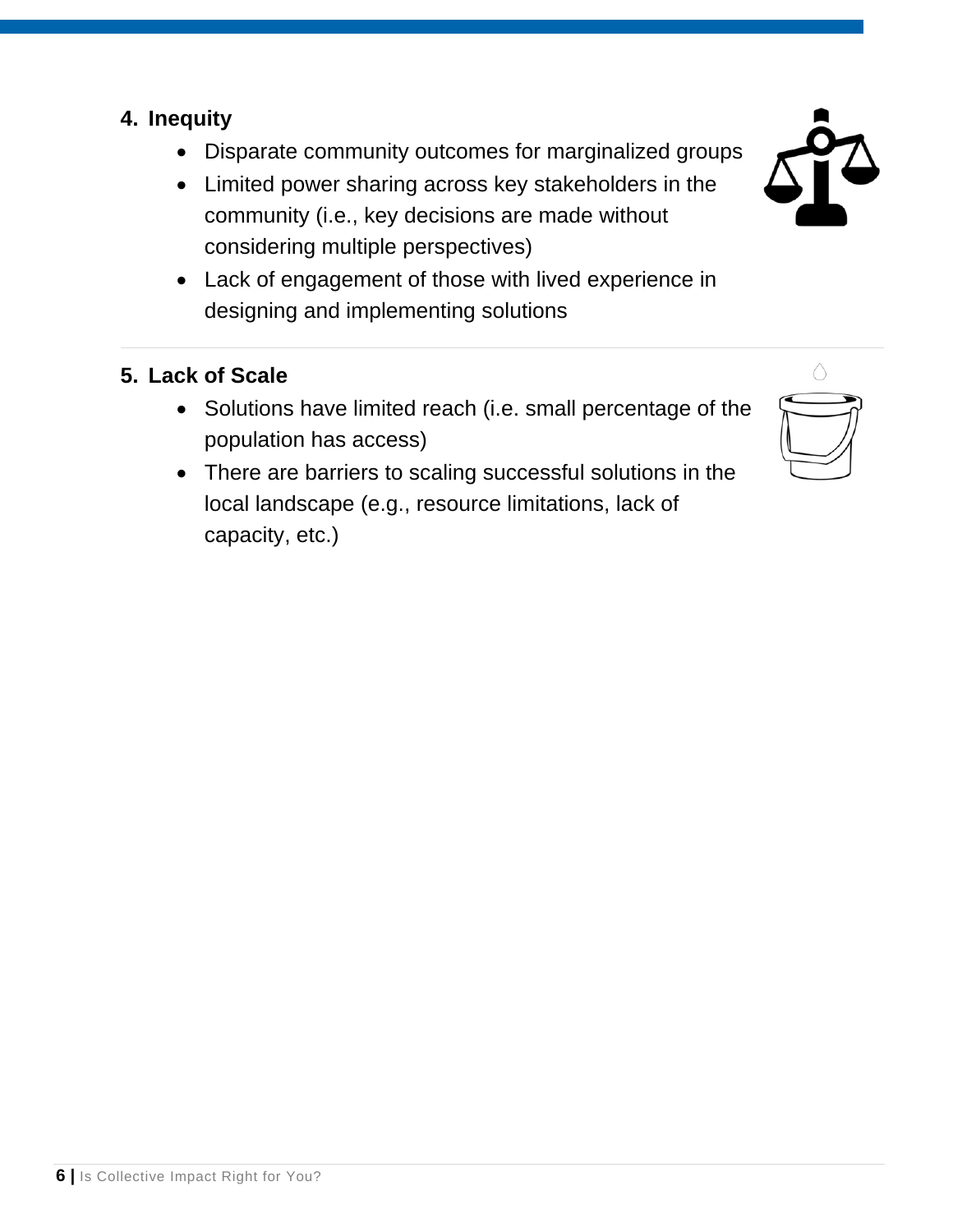# **5. Prerequisites**

Launching a collective impact initiative has four prerequisites:

### **1. Urgency**

- A critical problem in the community
- Frustration with existing approaches
- Multiple actors calling for change
- Engaged funders and policy makers

### **2. History of Trust**

- Existing partnerships and collaboratives in the community
- Growing level of trust amongst key stakeholders

#### **3. Local Champion**

- Commands respect and engages cross-sector leaders
- Focused on solving problem but allows participants to figure out answers for themselves

#### **4. Resources for Collaboration**

- Committed funding partners, including local funders
- Sustained funding for at least 2-3 years to support the process of collective impact
- Resources dedicated to collaboration infrastructure (i.e., backbone, data)





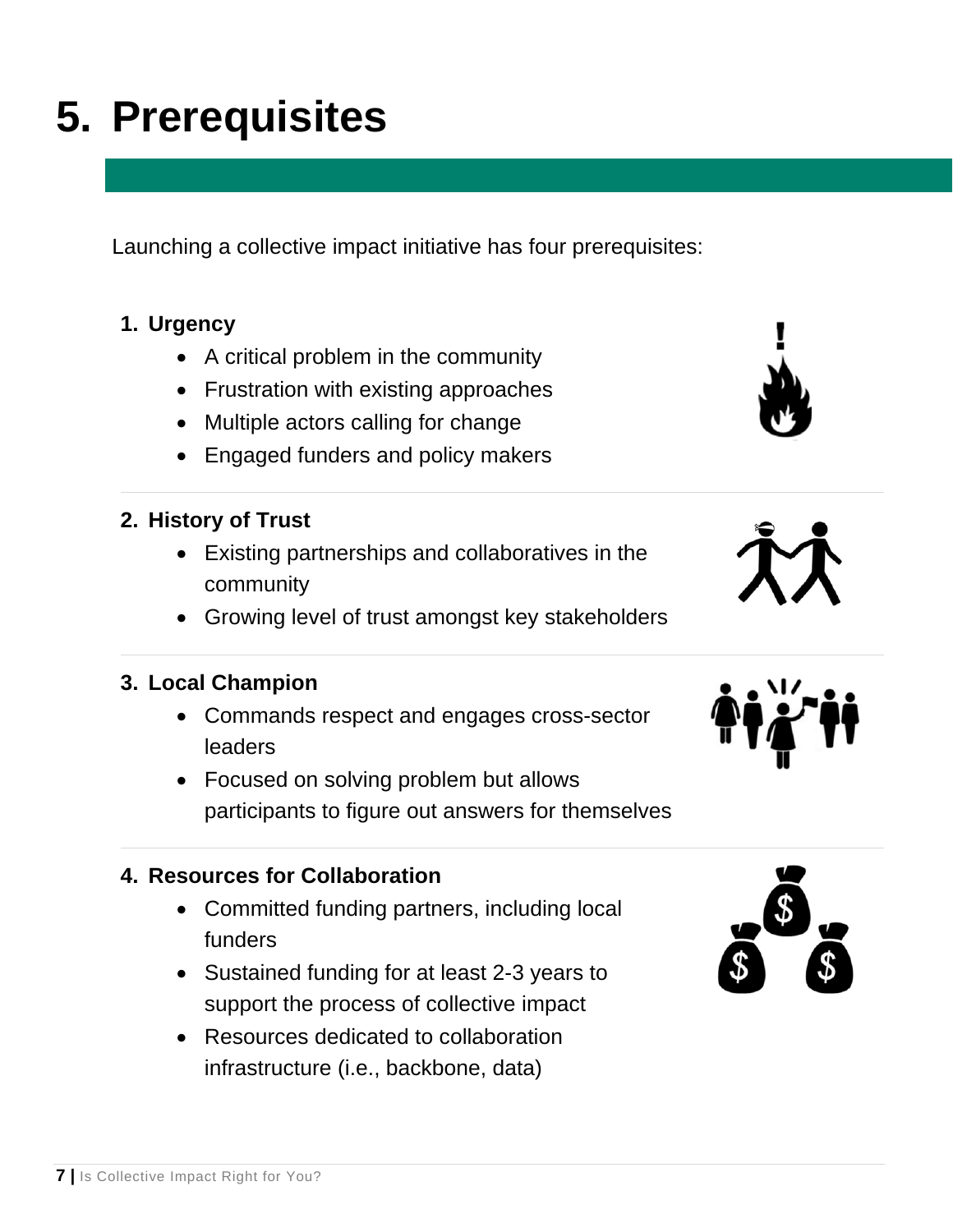## **6. Other Collaboration Tools**

Collective impact is one of several effective collaboration tools.

### **1. Joint Project**

• Short-term, one-time collaborative effort among a small set of partners, often to develop or pilot an innovative product or approach

### **2. Joint Program**

 Collaboration **among small set of partners to implement a program** to address a specific aspect of a social problem

### **3. Strategic Alliance**

• Platform for ongoing collaboration around one or more related social issues, aligning partners (typically >5) in support of a common agenda and joint investments

### **4. Collective Impact**

• Collective impact is the commitment of a group of important actors from different sectors to a common agenda for solving a specific social problem at scale.







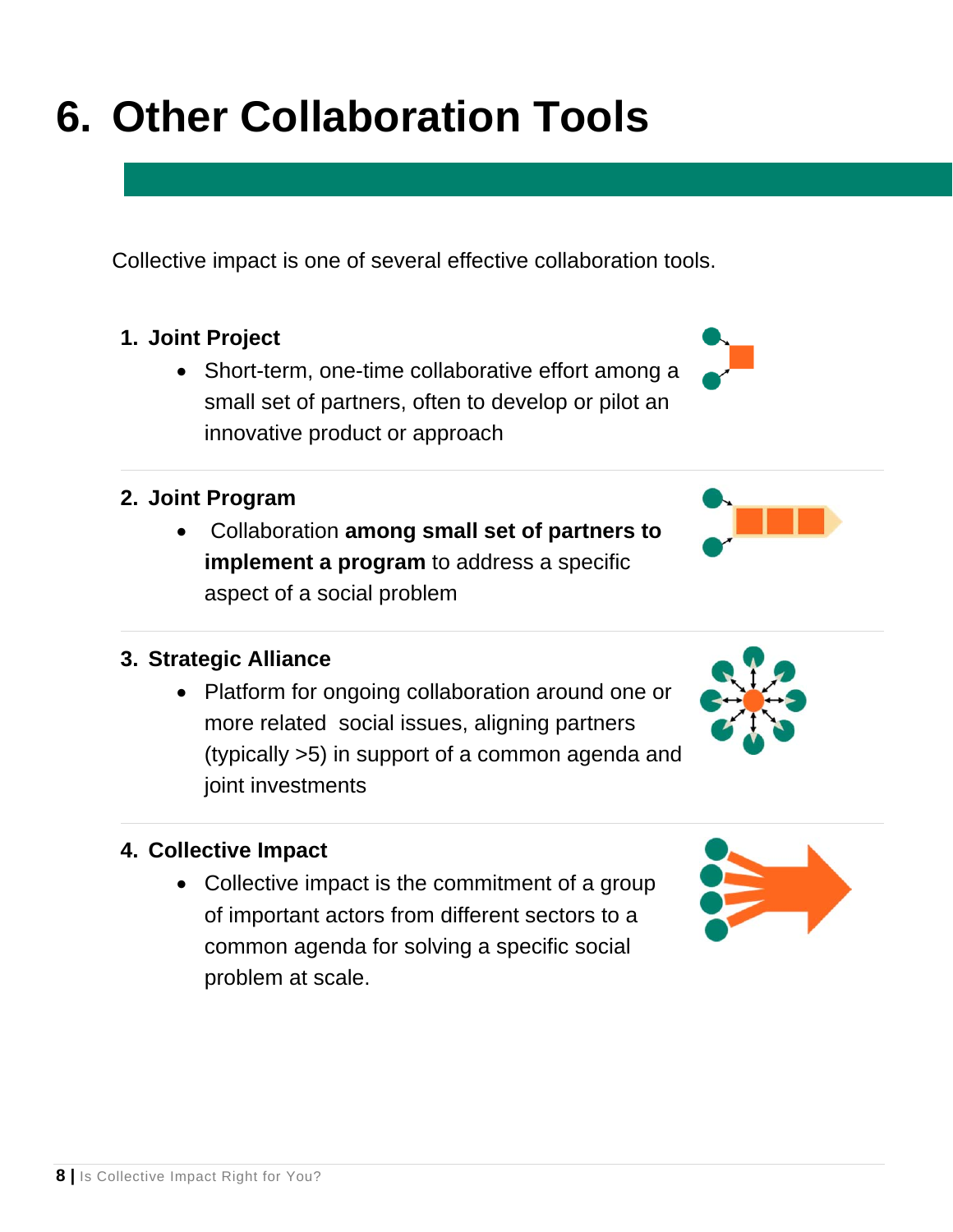### **7. Our Initiative**

*Individually or with members of your group, fill out the following form:* 

**1. What is the problem we are facing?** 

- **2. Does the problem require actors from across sectors to work together to solve it?**
- **3. Is the problem we are trying to address of adequate scale to invest in a collective impact approach?**
- **4. Is our system broken?** *(See pages 5-6)*
	- **a. What silos are we seeing?**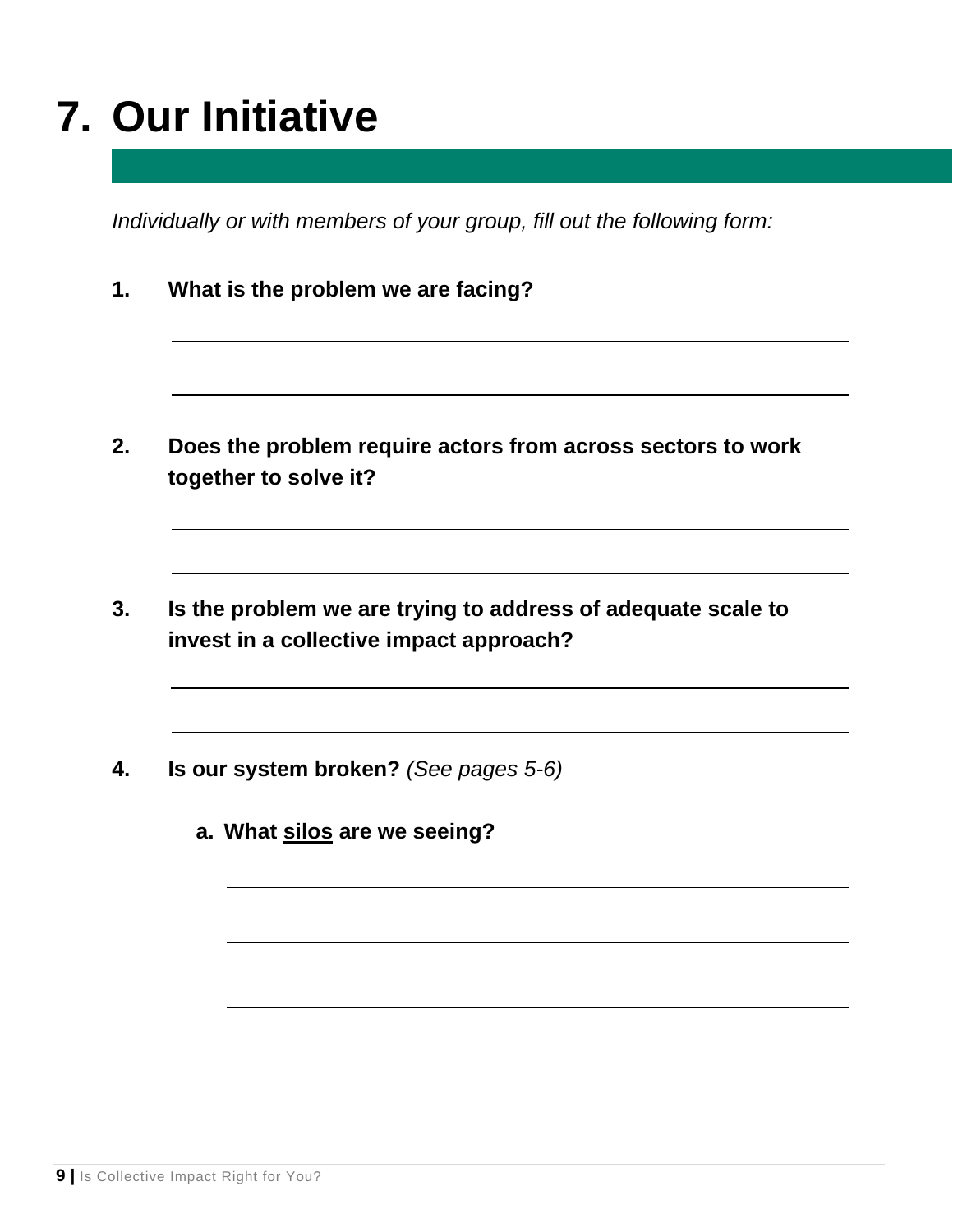| b. Are there outdated policies affecting our problem?                                                     |
|-----------------------------------------------------------------------------------------------------------|
| c. What innovation challenges are there?                                                                  |
| d. What equity challenges are there?                                                                      |
| 5. Are our prerequisites in place? (See page 7)<br>a. What tells us there is urgency around this problem? |
| b. Do we have trust across our cross-sector organizations?                                                |
|                                                                                                           |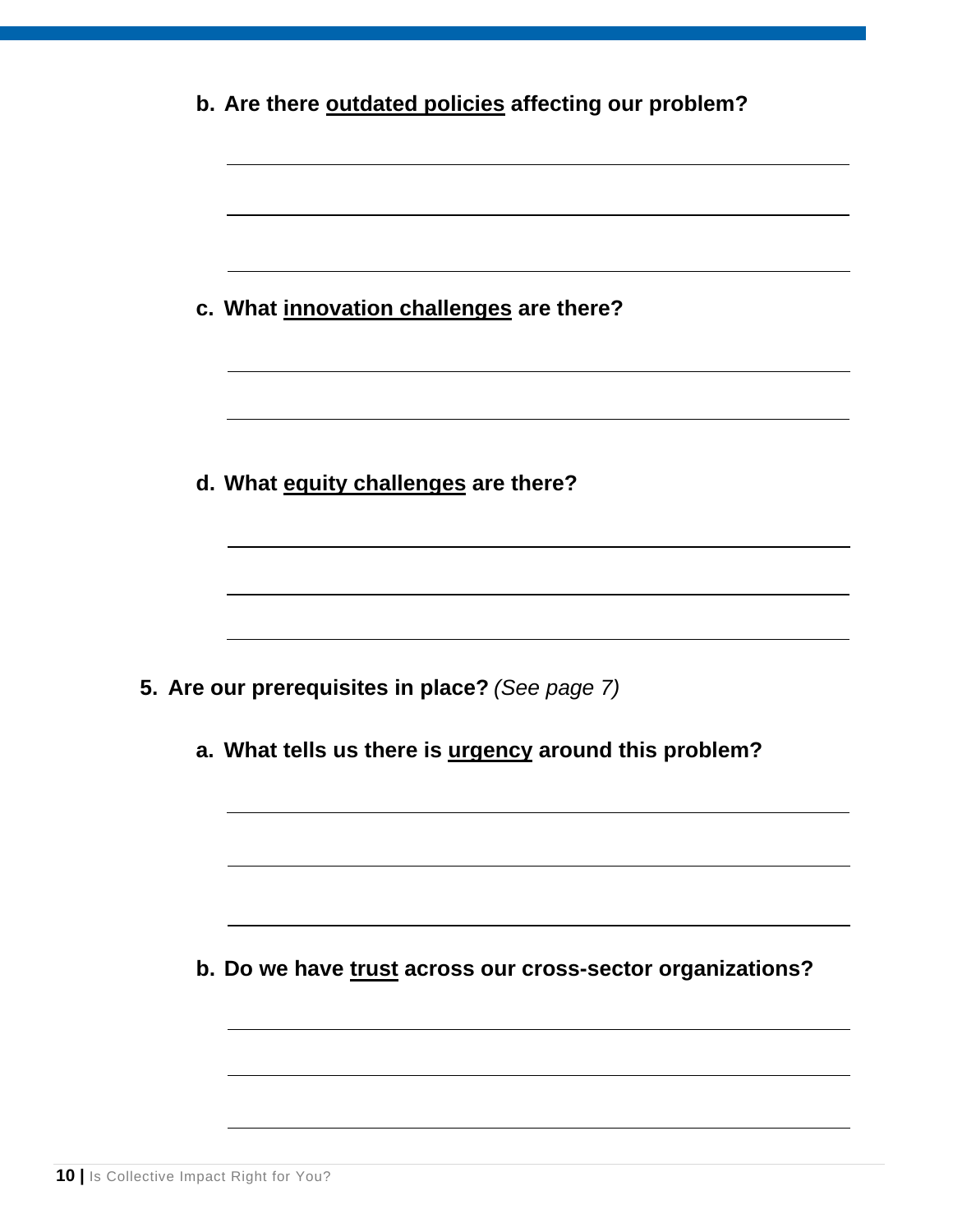| c. Do we have a local champion who can engage leaders? |  |  |  |
|--------------------------------------------------------|--|--|--|
|                                                        |  |  |  |
|                                                        |  |  |  |
|                                                        |  |  |  |
| d. Do we have resources to support collaboration?      |  |  |  |
|                                                        |  |  |  |
|                                                        |  |  |  |
|                                                        |  |  |  |
|                                                        |  |  |  |
|                                                        |  |  |  |
|                                                        |  |  |  |
|                                                        |  |  |  |
| 6. Is collective impact right for us? Why or why not?  |  |  |  |
|                                                        |  |  |  |
|                                                        |  |  |  |
|                                                        |  |  |  |
|                                                        |  |  |  |
|                                                        |  |  |  |
|                                                        |  |  |  |
|                                                        |  |  |  |
|                                                        |  |  |  |
|                                                        |  |  |  |
|                                                        |  |  |  |
|                                                        |  |  |  |
|                                                        |  |  |  |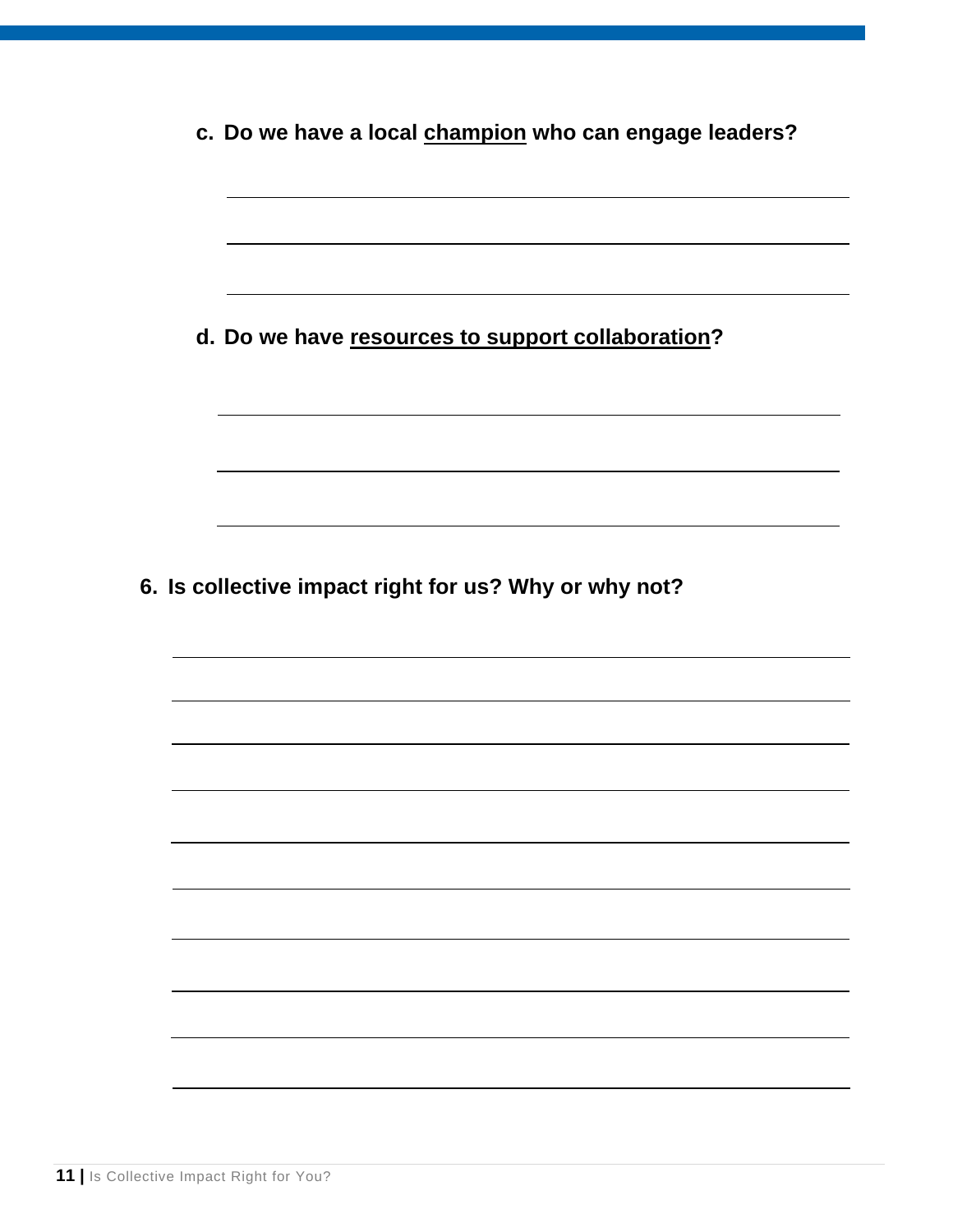### **8. Notes**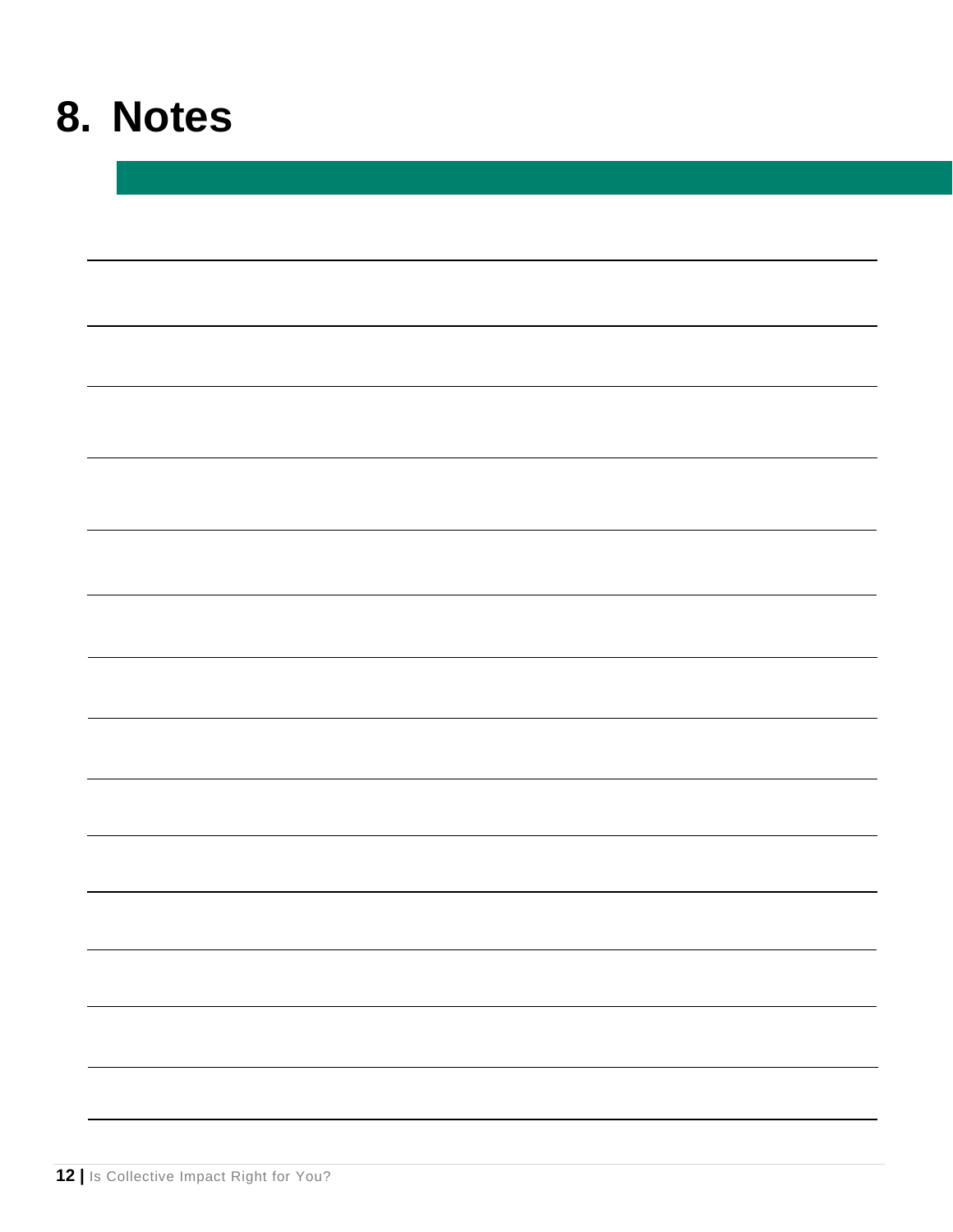### **9. Upcoming Trainings**

Once you have determined that you are ready for collective impact, how do you get started? Join us for our upcoming webinars to learn more about next steps for your initiative.

### **[October 20, 2015 – Setting the Scene for Collective Impact](http://online.krm.com/iebms/coe/coe_p2_details.aspx?oc=10&cc=00857603&eventid=22748&m=cif)**

In this webinar, you'll learn:

- How to identify champions and form a cross-sector group
- How to map the landscape and use data to define the problem and make the case for change
- How to include the voices of community members

### **[November 3, 2015 – Collaborating to Create a Common Agenda](http://online.krm.com/iebms/coe/coe_p2_details.aspx?oc=10&cc=00857603&eventid=22749&m=cif)**

In this webinar, you'll learn:

- How to get to a common understanding of the problem being addressed
- How to conduct research and identify potential indicators for progress
- How to establish ownership and buy-in from key stakeholders and implementers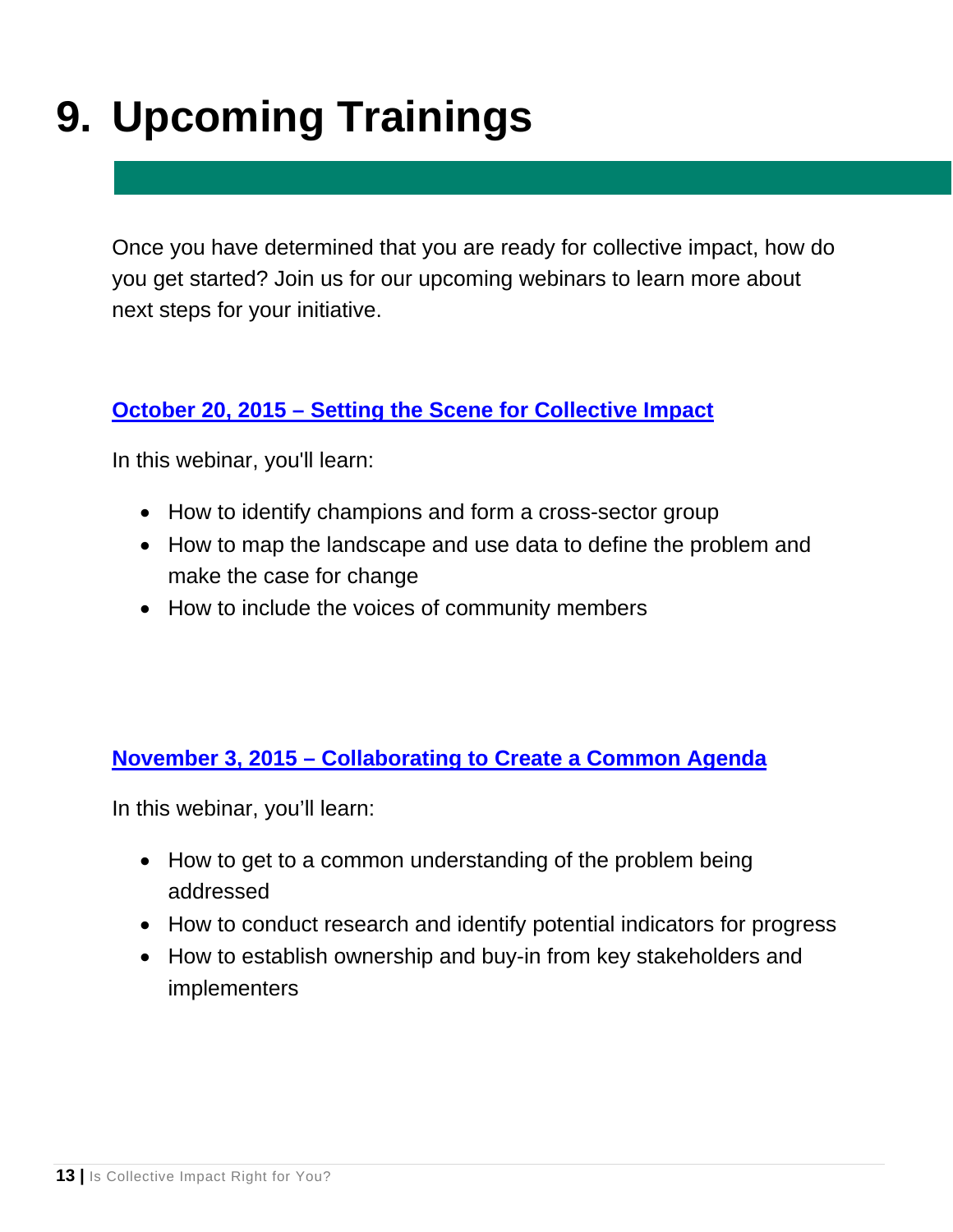### **10. Resources**

### **[Collective Impact](http://www.collectiveimpactforum.org/resources/collective-impact-article)**

#### *Article*

This is the original FSG article describing collective impact, published in the Winter 2011 *Stanford Social Innovation Review*. The article highlights how large-scale social change requires broad cross-sector coordination, and explains how substantially greater progress could be made in alleviating many of our most serious and complex social and environmental problems if nonprofits, governments, businesses, and the public were brought together around a common agenda to create collective impact.

#### **[Collective Impact Feasibility Framework](http://collectiveimpactforum.org/resources/collective-impact-feasibility-framework)**

#### *Tool*

This framework offers a guide to help your group of stakeholders assess whether or not collective impact is the right approach to address a specific social problem in your community.

### **[Is Collective Impact the Right Approach?](http://collectiveimpactforum.org/blogs/1051/collective-impact-right-approach)**

### *Blog*

Panelist Admas Kanyagia describes the Collective Impact Feasibility Framework and how to use it.

### **[The Types of Problems Suited for Collective Impact](http://collectiveimpactforum.org/blogs/700/types-problems-suited-collective-impact)**

### *Blog*

Jennifer Splansky Juster, director of the Collective Impact Forum, explores core questions to ask when considering implementing a collective impact approach.

### **[Tackling Complex Social Problems through Collective Impact](http://www.collectiveimpactforum.org/resources/tackling-complex-social-problems-through-collective-impact)**

#### *Video*

What is collective impact? How is it different from other forms of collaboration?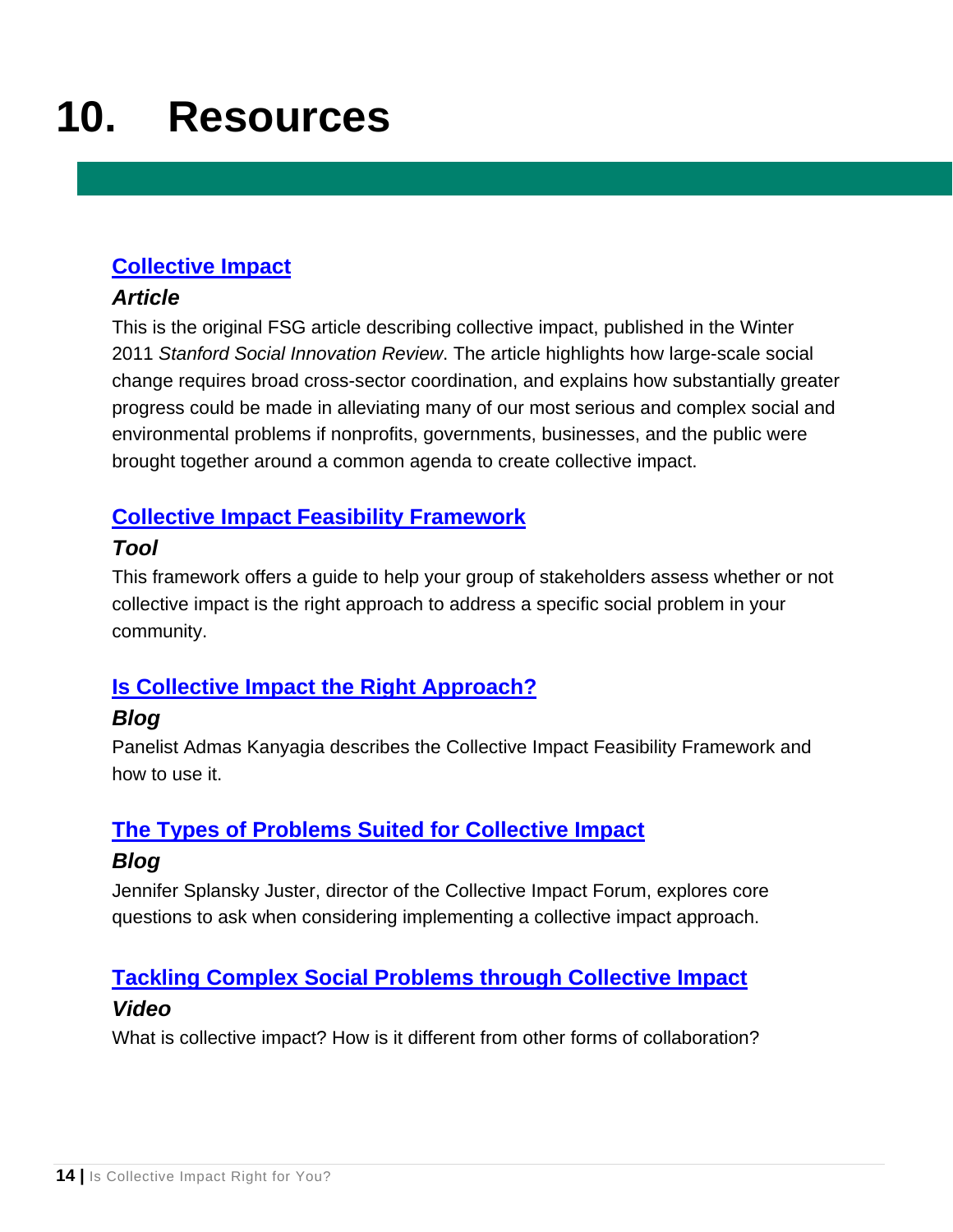### **[Channeling Change: Making Collective Impact Work](http://www.collectiveimpactforum.org/resources/channeling-change-making-collective-impact-work-article)**

#### *Article*

This follow-up to FSG's 2011 *Stanford Social Innovation Review* article explores new examples of collective impact initiatives and provides "how to" guidance for those who seek to initiate and lead collective impact initiatives.

### **[Embracing Emergence: Collective Impact Addresses Complexity](http://www.collectiveimpactforum.org/resources/embracing-emergence-collective-impact-addresses-complexity)**

#### *Article*

Complex social problems cannot be solved by a single organization or by a simple recipe. This article from FSG, originally published by *Stanford Social Innovation Review*, explores how the rules of interaction defined in a collective impact process put participants on a journey embracing collective vigilance, learning, and action. Through this collective journey, exciting new solutions to complex problems emerge.

### **[Essential Mindset Shifts for Collective Impact](http://collectiveimpactforum.org/resources/essential-mindset-shifts-collective-impact)**

### *Article*

From *Collective Insights on Collective Impact*, this article explains that to be effective, collective impact initiatives must consider who is engaged, how they work together, and how progress happens.